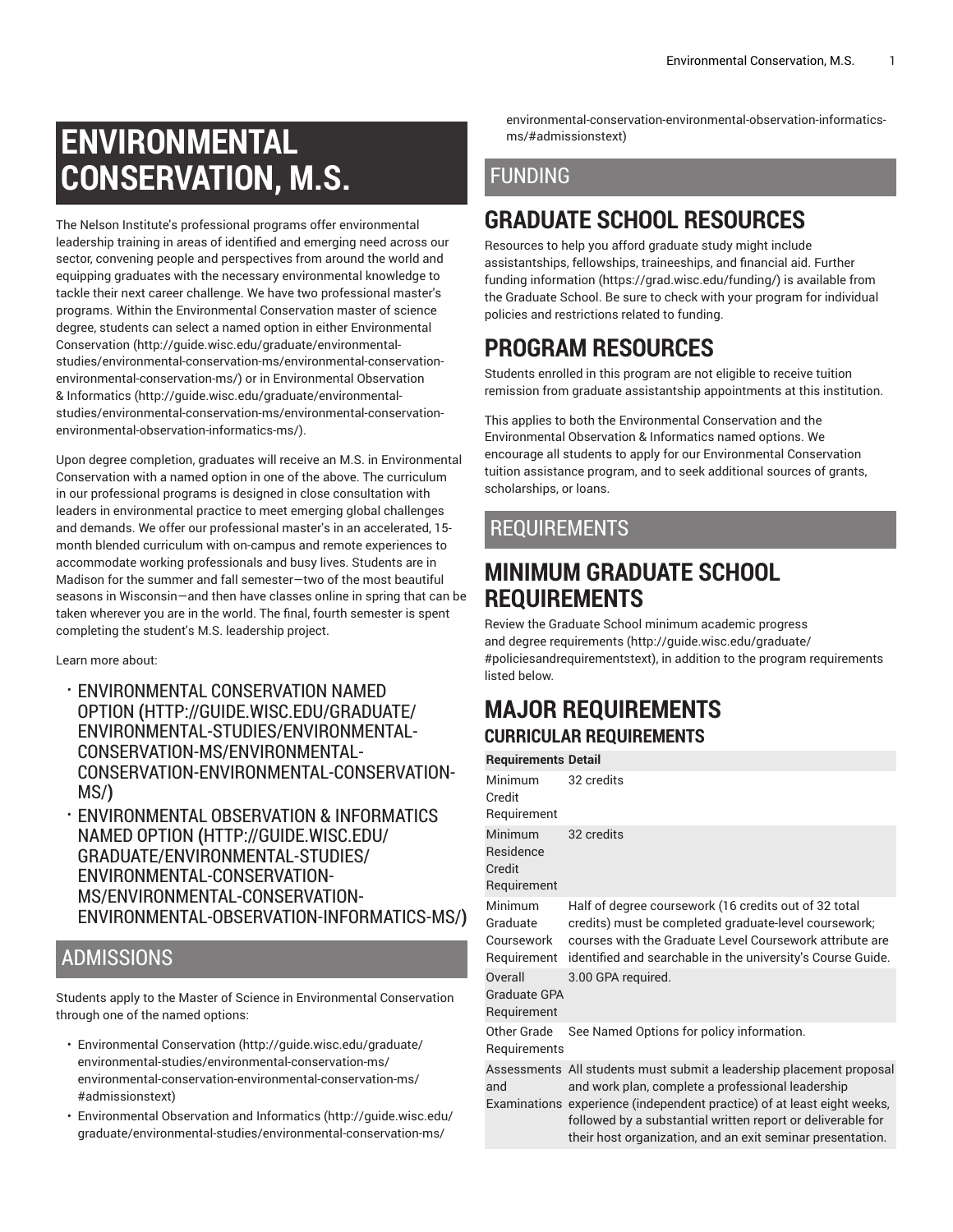Language Requirements No language requirements.

#### **REQUIRED COURSES**

<span id="page-1-0"></span>Select a [Named Option](#page-1-0) [\(p. 2](#page-1-0)) for courses required.

# **NAMED OPTIONS**

A named option is a formally documented sub-major within an academic major program. Named options appear on the transcript with degree conferral. Students pursuing the Master of Science in Environmental Conservation must select one of the following named options:

View as listView as grid

- [ENVIRONMENTAL](http://guide.wisc.edu/graduate/environmental-studies/environmental-conservation-ms/environmental-conservation-environmental-conservation-ms/) CONSERVATION: [ENVIRONMENTAL](http://guide.wisc.edu/graduate/environmental-studies/environmental-conservation-ms/environmental-conservation-environmental-conservation-ms/) CONSERVATION, M.S. **(**[HTTP://](http://guide.wisc.edu/graduate/environmental-studies/environmental-conservation-ms/environmental-conservation-environmental-conservation-ms/) [GUIDE.WISC.EDU/GRADUATE/ENVIRONMENTAL-](http://guide.wisc.edu/graduate/environmental-studies/environmental-conservation-ms/environmental-conservation-environmental-conservation-ms/)[STUDIES/ENVIRONMENTAL-CONSERVATION-](http://guide.wisc.edu/graduate/environmental-studies/environmental-conservation-ms/environmental-conservation-environmental-conservation-ms/)[MS/ENVIRONMENTAL-CONSERVATION-](http://guide.wisc.edu/graduate/environmental-studies/environmental-conservation-ms/environmental-conservation-environmental-conservation-ms/)[ENVIRONMENTAL-CONSERVATION-MS/](http://guide.wisc.edu/graduate/environmental-studies/environmental-conservation-ms/environmental-conservation-environmental-conservation-ms/)**)**
- ENVIRONMENTAL CONSERVATION: [ENVIRONMENTAL](http://guide.wisc.edu/graduate/environmental-studies/environmental-conservation-ms/environmental-conservation-environmental-observation-informatics-ms/) OBSERVATION AND [INFORMATICS,](http://guide.wisc.edu/graduate/environmental-studies/environmental-conservation-ms/environmental-conservation-environmental-observation-informatics-ms/) M.S. **(**[HTTP://](http://guide.wisc.edu/graduate/environmental-studies/environmental-conservation-ms/environmental-conservation-environmental-observation-informatics-ms/) [GUIDE.WISC.EDU/GRADUATE/ENVIRONMENTAL-](http://guide.wisc.edu/graduate/environmental-studies/environmental-conservation-ms/environmental-conservation-environmental-observation-informatics-ms/)[STUDIES/ENVIRONMENTAL-CONSERVATION-](http://guide.wisc.edu/graduate/environmental-studies/environmental-conservation-ms/environmental-conservation-environmental-observation-informatics-ms/)[MS/ENVIRONMENTAL-CONSERVATION-](http://guide.wisc.edu/graduate/environmental-studies/environmental-conservation-ms/environmental-conservation-environmental-observation-informatics-ms/)[ENVIRONMENTAL-OBSERVATION-INFORMATICS-MS/](http://guide.wisc.edu/graduate/environmental-studies/environmental-conservation-ms/environmental-conservation-environmental-observation-informatics-ms/)**)**

#### POLICIES

Students should refer to one of the named options for policy information:

- [Environmental](http://guide.wisc.edu/graduate/environmental-studies/environmental-conservation-ms/environmental-conservation-environmental-conservation-ms/#admissionstext) Conservation [\(http://guide.wisc.edu/graduate/](http://guide.wisc.edu/graduate/environmental-studies/environmental-conservation-ms/environmental-conservation-environmental-conservation-ms/#admissionstext) [environmental-studies/environmental-conservation-ms/](http://guide.wisc.edu/graduate/environmental-studies/environmental-conservation-ms/environmental-conservation-environmental-conservation-ms/#admissionstext) [environmental-conservation-environmental-conservation-ms/](http://guide.wisc.edu/graduate/environmental-studies/environmental-conservation-ms/environmental-conservation-environmental-conservation-ms/#admissionstext) [#admissionstext](http://guide.wisc.edu/graduate/environmental-studies/environmental-conservation-ms/environmental-conservation-environmental-conservation-ms/#admissionstext))
- [Environmental](http://guide.wisc.edu/graduate/environmental-studies/environmental-conservation-ms/environmental-conservation-environmental-observation-informatics-ms/#admissionstext) Observation and Informatics ([http://guide.wisc.edu/](http://guide.wisc.edu/graduate/environmental-studies/environmental-conservation-ms/environmental-conservation-environmental-observation-informatics-ms/#admissionstext) [graduate/environmental-studies/environmental-conservation-ms/](http://guide.wisc.edu/graduate/environmental-studies/environmental-conservation-ms/environmental-conservation-environmental-observation-informatics-ms/#admissionstext) [environmental-conservation-environmental-observation-informatics](http://guide.wisc.edu/graduate/environmental-studies/environmental-conservation-ms/environmental-conservation-environmental-observation-informatics-ms/#admissionstext)[ms/#admissionstext\)](http://guide.wisc.edu/graduate/environmental-studies/environmental-conservation-ms/environmental-conservation-environmental-observation-informatics-ms/#admissionstext)

### PROFESSIONAL DEVELOPMENT

# **GRADUATE SCHOOL RESOURCES**

Take advantage of the Graduate School's professional [development](https://grad.wisc.edu/pd/) [resources](https://grad.wisc.edu/pd/) [\(https://grad.wisc.edu/pd/\)](https://grad.wisc.edu/pd/) to build skills, thrive academically, and launch your career.

#### LEARNING OUTCOMES

- 1. Apply the principles of conservation science and sustainability to real world environmental problems. (Environmental Conservation Named Option)
- 2. Explain the interconnections between environmental conservation and human well-being, and identify social, economic, and institutional conditions that favor sustainability. (Environmental Conservation Named Option)
- 3. Conceptualize, strategize, design, and implement innovative environmental problem-solving techniques. (Environmental Conservation Named Option)
- 4. Demonstrate competence in core professional skills related to conservation practice, including: written, verbal, and visual communication; conflict resolution; interdisciplinary team building and problem definition; conservation planning; and program evaluation. (Environmental Conservation Named Option)
- 5. Recognize and apply principles of ethical and professional conduct in environmental conservation. (Environmental Conservation Named Option)
- 6. Apply the principles of conservation science and sustainability to real world environmental problems. (Environmental Observation and Informatics Named Option)
- 7. Explain the interconnections between environmental conservation and human well-being, and identify social, economic, and institutional conditions that favor sustainability. (Environmental Observation and Informatics Named Option)
- 8. Choose and apply the most appropriate and powerful platforms and technologies to address environmental challenges related to both human activities and natural dynamics. Interpret remotelysensed earth observation data and apply those data to complex environmental problems. (Environmental Observation and Informatics Named Option)
- 9. Construct models of environmental phenomena to better understand natural processes and human actions, to predict and project future outcomes and scenarios, and to quantitatively evaluate those scenarios to enable more informed management and policy decisions. Conduct robust statistical analyses to examine quantitative model output and distributed environmental data, and interpret resulting patterns and trends. (Environmental Observation and Informatics Named Option)
- 10. Drive strategic thinking to design and manage the use of observation technologies to advance policy and program direction, and engage with organization leadership. (Environmental Observation and Informatics Named Option)
- 11. Conceptualize, strategize, design, and implement innovative environmental problem-solving techniques. (Environmental Observation and Informatics Named Option)
- 12. Demonstrate competence in core professional skills related to earth observation practice including written, verbal, and visual communication; conflict resolution; interdisciplinary team building and problem definition; mission planning; and program evaluation. (Environmental Observation and Informatics Named Option)
- 13. Recognize and apply principles of ethical and professional conduct in environmental observation and informatics. (Environmental Observation and Informatics Named Option)

### PEOPLE

#### **FACULTY EXECUTIVE PROGRAM COMMITTEES ENVIRONMENTAL CONSERVATION PROGRAM COMMITTEE**

Timothy Van Deelen (Program Chairperson) Robert Beattie, David Drake, Holly Gibbs, Evelyn Howell, Alberto Vargas, Paul Zedler (Ex Officio)